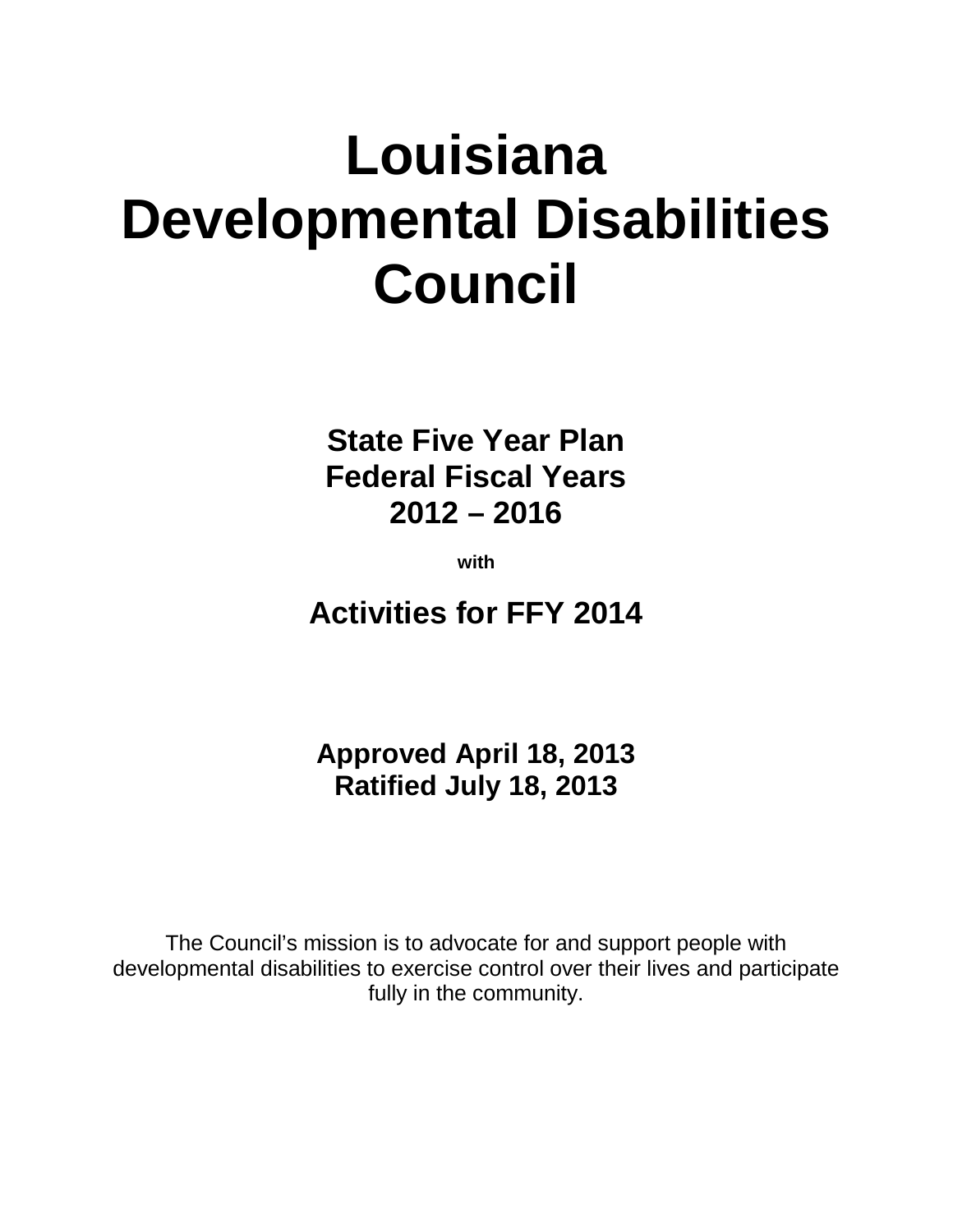#### **QUALITY ASSURANCE**

- **Goal 1** 1,000 self-advocates and family members of persons with developmental disabilities will advocate for policies and practices that promote the selfdetermination, independence, productivity, integration and inclusion of people with developmental disabilities in all facets of community life.
	- **Objective 1.1** Louisiana's self-advocacy organization consisting of people with developmental disabilities will promote advocacy by guiding local chapters and provide leadership training to individuals with developmental disabilities.
		- **Activity 1.1.1** Provide financial support and technical assistance for the operation of People First of Louisiana. People First will develop a plan to become self-sustaining by 2016. **Approximate Cost: \$63,000 in FFY 2014**
	- **Objective 1.2** Individuals with developmental disabilities will participate on crossdisability and culturally diverse leadership coalitions.
		- **Activity 1.2.1** Provide information to individuals with developmental disabilities encouraging their participation on identified statewide boards, councils and committees and determine the number of individuals with developmental disabilities represented on targeted boards.
	- **Objective 1.3** 75 to 100 individuals with developmental disabilities and parents of young children with developmental disabilities will develop skills in leadership development and systems change activities.
		- **Activity 1.3.1** Provide financial support and technical assistance for Partners in Policymaking and its alumni network. **Approximate Cost: \$80,000 in FFY 2014**
		- **Activity 1.3.2** Support up to two Council members' participation in Partners in Policymaking. **Approximate Cost: \$3,000 in FFY 2014**
	- **Objective 1.4** 375 people with developmental disabilities and their family members will advance their knowledge of home- and community- based supports and services and promote advocacy leadership through participation in conferences and other training events.
		- **Activity 1.4.1** Contract with Families Helping Families Regional Resource Centers (FHF) to financially support stipends for persons with developmental disabilities and their family members to participate in training, conferences, meetings, and events. **Approximate Cost: \$20,000 in FFY 2014**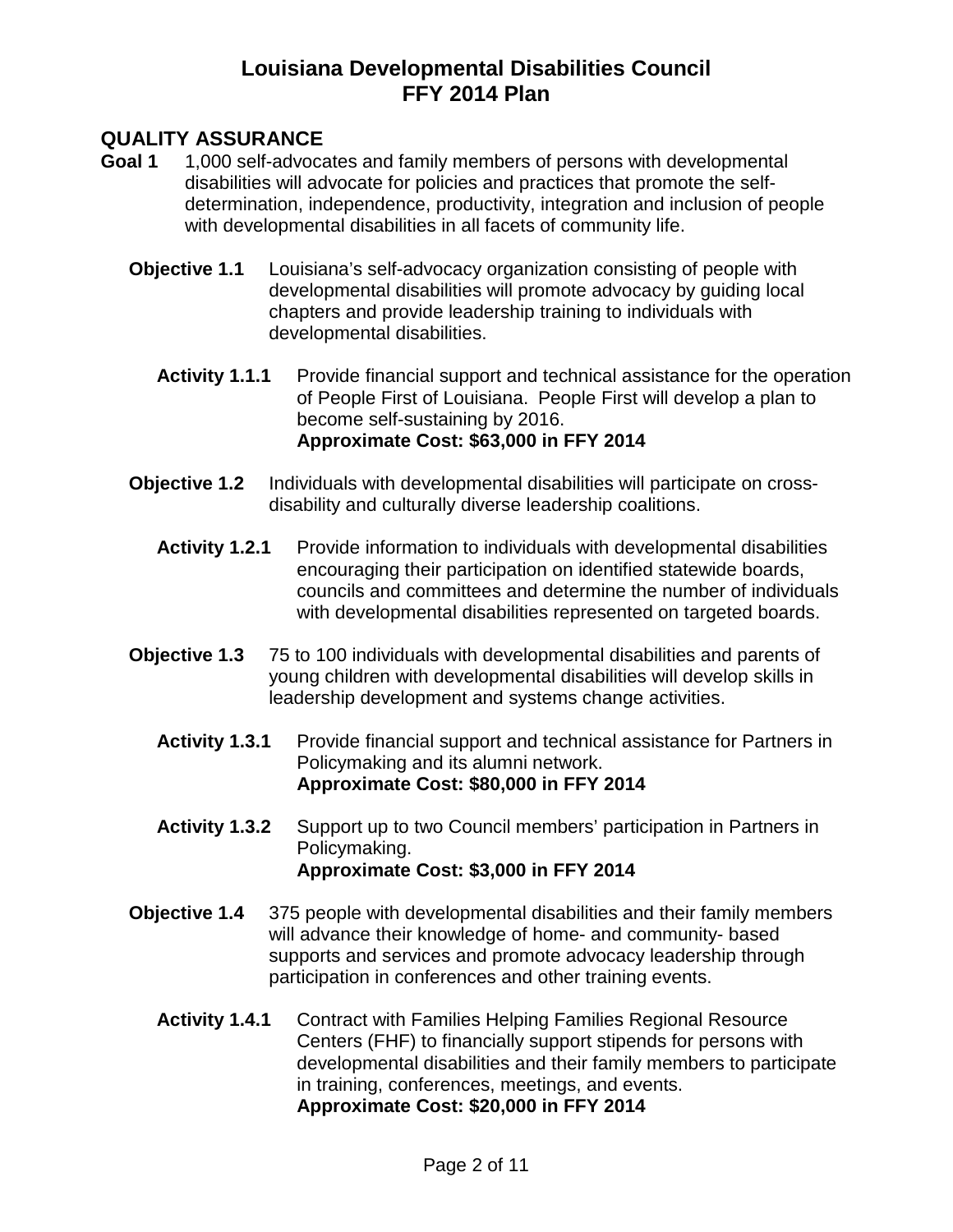- Activity 1.4.2 Provide financial support for the continuation and expansion of a training program for people with developmental disabilities by individuals with developmental disabilities on advocacy, independence, self-determination, productivity, integration, and inclusion leadership topics. **Accomplished in FFY 2013**
- **Objective 1.5** Members of the Council and its committees will be supported to serve as effective advocates for state and national systems change and receive staff and administrative support to effectively implement the Council's mission and goals.
	- **Activity 1.5.1** Support individuals with developmental disabilities and family members of individuals with developmental disabilities in participation in Council meetings and other functions.
	- **Activity 1.5.2** Support Council members' participation in training and educational opportunities. **Approximate Cost: \$3,000 in FFY 2014**
	- **Activity 1.5.3** Support the Council leadership's participation in national training, networking events and advocacy opportunities. **Approximate Cost: \$7,000 in FFY 2014**
- **Goal 2** Policies and practice will lead to improved quality of community-based supports and services for Louisianans with developmental disabilities.
	- **Objective 2.1** The quality of services to people with developmental disabilities in Louisiana will improve as a result of better informed individuals and families and market-driven providers.
		- **Activity 2.1.1** Disseminate Medicaid's web-based listing of providers searchable by region through a variety of methods (i.e. Council's website and Facebook page, FHF, etc.) to assist individuals and families in making informed choices. **Accomplished in FFY 2012**
		- **Activity 2.1.2** Advocate for sharing provider data online to assist individuals and families in making informed choices regarding waiver providers.
	- **Objective 2.2** Direct Support Professionals **(**DSPs) serving Louisianans with developmental disabilities will receive competitive compensation.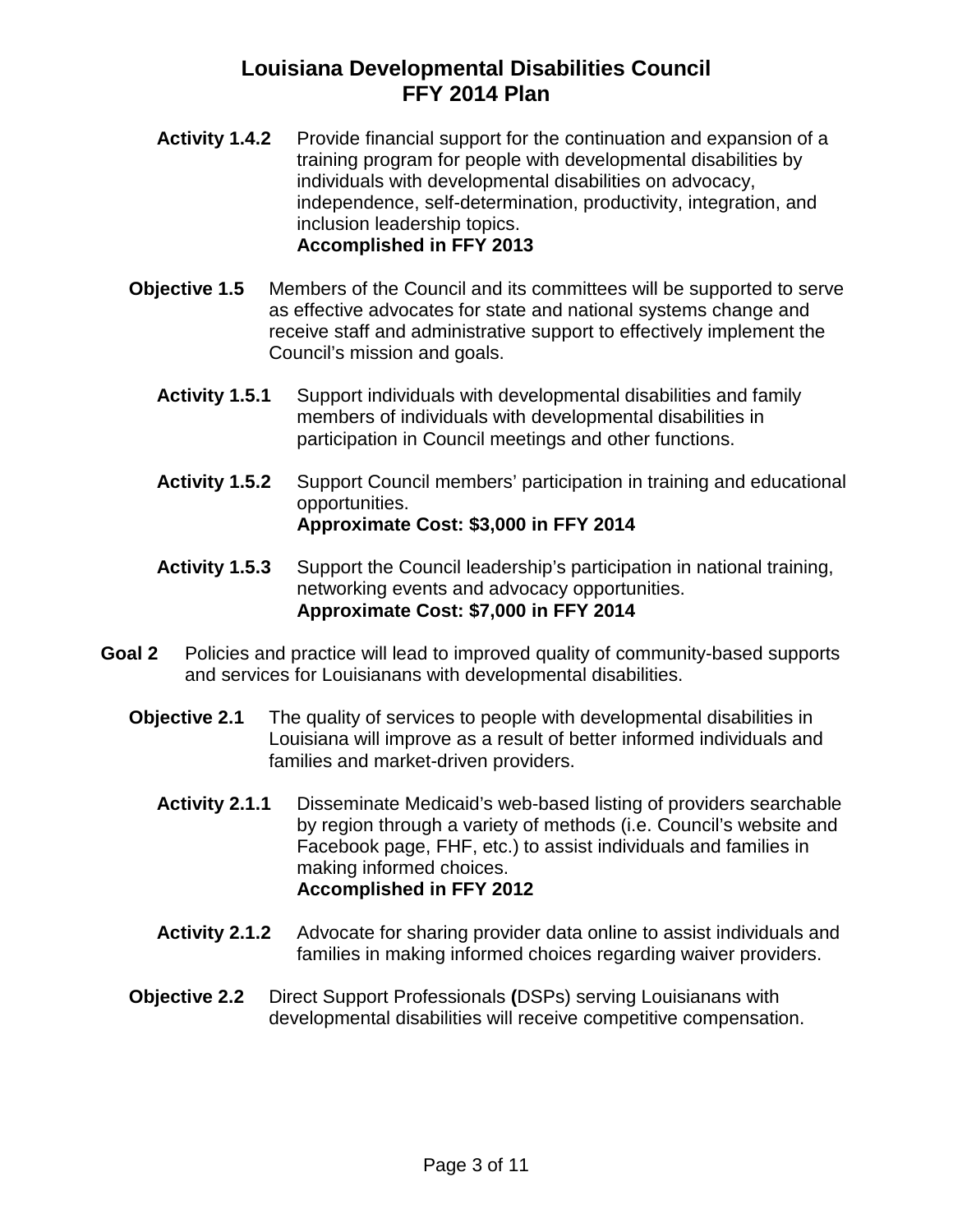**Activity 2.2.1** Advocate for

- the starting DSP compensation level to be at or above the national average and
- the dedication of a certain percentage of the HCBS rate to DSP costs (based on provider cost reports). *Timeline: FFY 2015*
- **Objective 2.3** DSPs serving Louisianans with developmental disabilities will display a minimum skills set and have access to a graduated certification process with corresponding compensation increases.
	- **Activity 2.3.1** Advocate for
		- the development of a (or use of existing) comprehensive and evidence-based training curriculum and certification for DSPs statewide and
		- the implementation of graduated pay increases for DSPs to correspond with performance on a graduated certification process. *Timeline: FFY 2015*
- **Objective 2.4** 500 additional individuals with developmental disabilities will self-direct their waiver services.
	- **Activity 2.4.1** Promote self-direction through community education through the creation and dissemination of key selling points and benefits and resources to assist in the process (i.e., LaDDC News, Fact sheets, etc.)
- **Objective 2.5** People with developmental disabilities living in their own homes will be kept safe and their rights will be protected.
	- **Activity 2.5.1** Provide financial support for a SIL ombudsman pilot program in Jefferson, Orleans, Plaquemines, and St. Bernard Parishes. **Approximate Cost: \$90,000 in FFY 2014**
	- Activity 2.5.2 Provide funding for a Court Appointed Advocates for Vulnerable Adults Program to investigate and provide assistance for vulnerable adults (i.e. a person, eighteen years of age or older, who is a victim of abuse, neglect or exploitation, or who has a disability) who are subject to court proceedings. **Approximate Cost: \$15,000 in FFY 2014**

# **COMMUNITY SUPPORTS**

**Goal 3** Changes to policies and practices in Louisiana's developmental disability system will result in adequate funding and availability of quality supports and services in the community and reduce reliance on public and private residential facilities for people with developmental disabilities.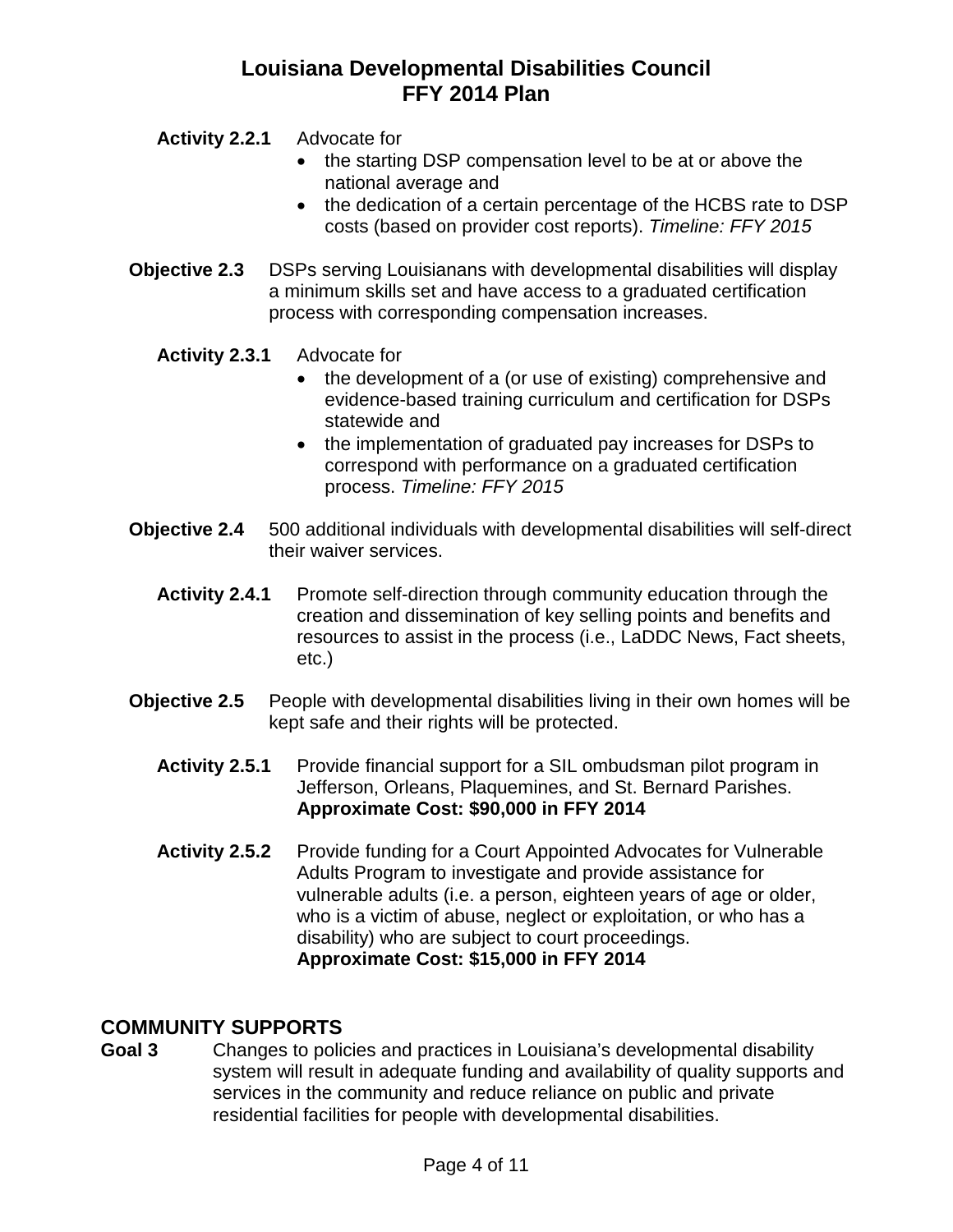- **Objective 3.1** 4,000 people on the waiting list will begin receiving home- and community-based services by educating stakeholders, policy makers and the public about the waiting list and needed systems reforms.
	- Activity 3.1.1 Provide financial and other support for the grassroots advocacy organization Louisiana Citizens for Action Now (LaCAN). **Approximate Cost: \$125,000 in FFY 2014**
	- **Activity 3.1.2** Collaborate with other advocacy groups to plan and support Disability Rights Rallies. **Approximate Cost: \$5,000 in FFY 2014**
	- **Activity 3.1.3** Advocate for systems change initiatives, revenue generating strategies, policies and practices needed to expand supports and services.
	- **Activity 3.1.4** Monitor the possible restructuring of long-term supports and services to a managed care system and advocate for an increased quality and quantity of services to be included in the reorganized system.
	- **Activity 3.1.5** Research impact of managed care on individuals determined to be dual eligible and make recommendations to DHH.
	- **Activity 3.1.6** Monitor the effect of Medicare/Medicaid dual eligibility on services for people with developmental disabilities.
- **Objective 3.2** Admissions to residential facilities will decrease by increasing access to behavioral and medical intervention in the community and the discontinuation of people adjudicated into state-operated facilities.
	- **Activity 3.2.1** Advocate in collaboration with the Advocacy Center for
		- additional providers with specialized expertise in behavioral services;
		- the development of plan upon admission that includes specific activities, persons responsible and timelines for discharge or transition; and
		- improving the home and community based system by soliciting feedback from individual families using or trying to access behavioral health services and sharing that information with the DHH leadership.
	- **Activity 3.2.2** Advocate for Self-direction to be exempted from medication administration requirements.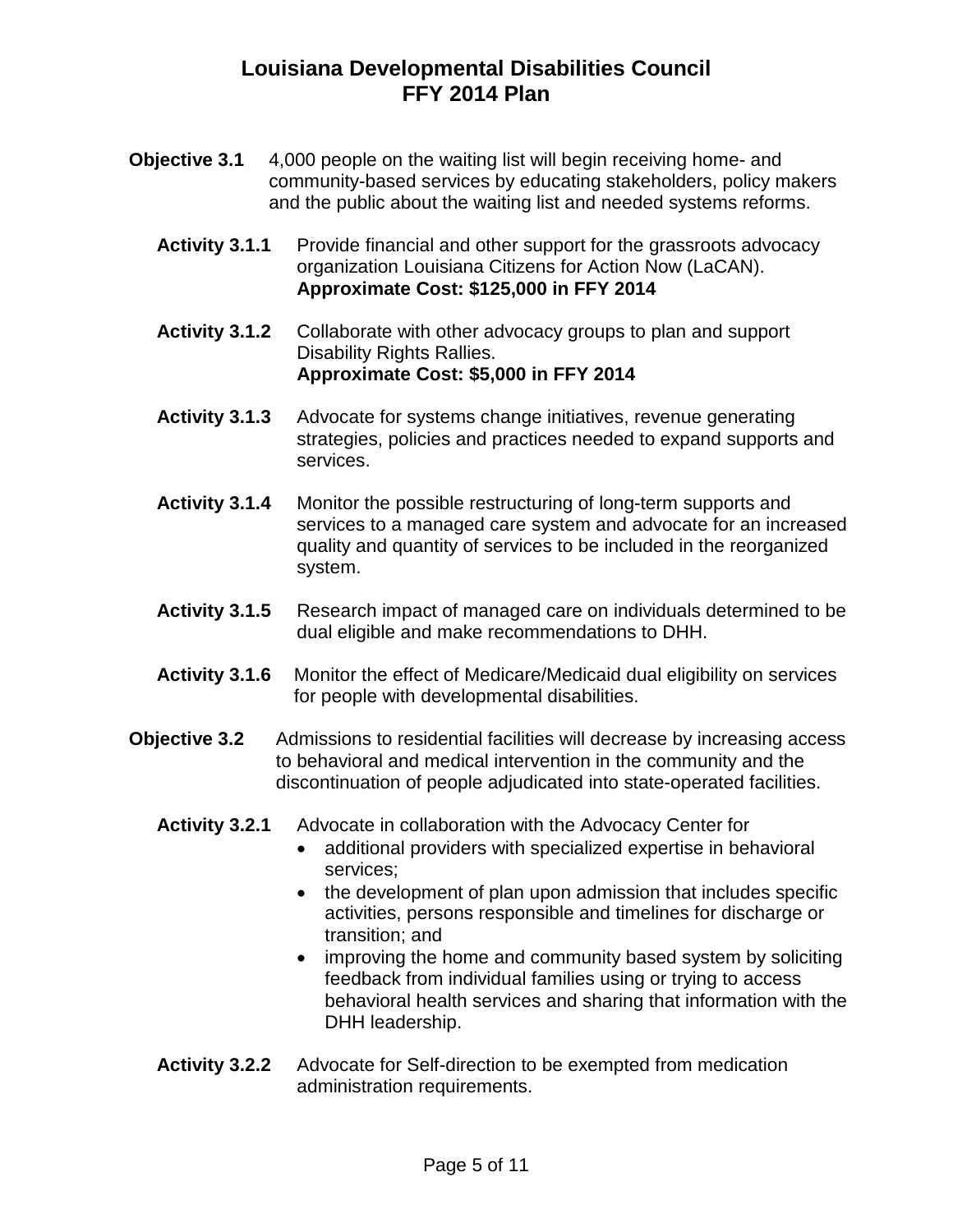- **Activity 3.2.3** Advocate for adequate rates that support services for people with complex medical and behavioral needs.
- **Objective 3.3** The number of people in private ICFs/DD per capita in Louisiana will decrease to reach the national average through the transition of people to home- and community-based services.
	- **Activity 3.3.1** Advocate for
		- changes to the rate structure of the Residential Options Waiver to encourage private ICF/DD providers to convert their beds so individuals can transition to waiver services, and
		- the MFP grant program to target residents of private ICFs/DD. **Accomplished in FFY 2012** (second bullet only)
	- **Activity 3.3.2** Advocate for initiatives that allow residents of private ICFs/DD to obtain waiver services.
- **Objective 3.4** The number of people at large public residential facilities will decrease thirty percent through transition to home and community-based services.
	- **Activity 3.4.1** Advocate for residents of the Special Education Center to be added to the Developmental Center pool of waiver slots. **Accomplished in FFY 2012**
	- **Activity 3.4.2** Monitor OCDD activities in reference to informing families of Special Education Center residents about home and communitybased options and advocate with DHH leadership regarding this objective.
	- **Activity 3.4.3** Provide information to the Department of Education and BESE on home and community-based services.
- **Goal 4** Individuals with developmental disabilities, their families, and professionals will obtain the information, training, and support they need.
	- **Objective 4.1** 75,000 individuals with developmental disabilities, their families, and professionals will obtain information, training, and support.
		- **Activity 4.1.1** Provide financial support (from state general funds) and technical assistance to nine Families Helping Families Regional Resource Centers across the state.
		- **Activity 4.1.2** Provide information to hospitals and health care professionals on resources available to individuals with developmental disabilities.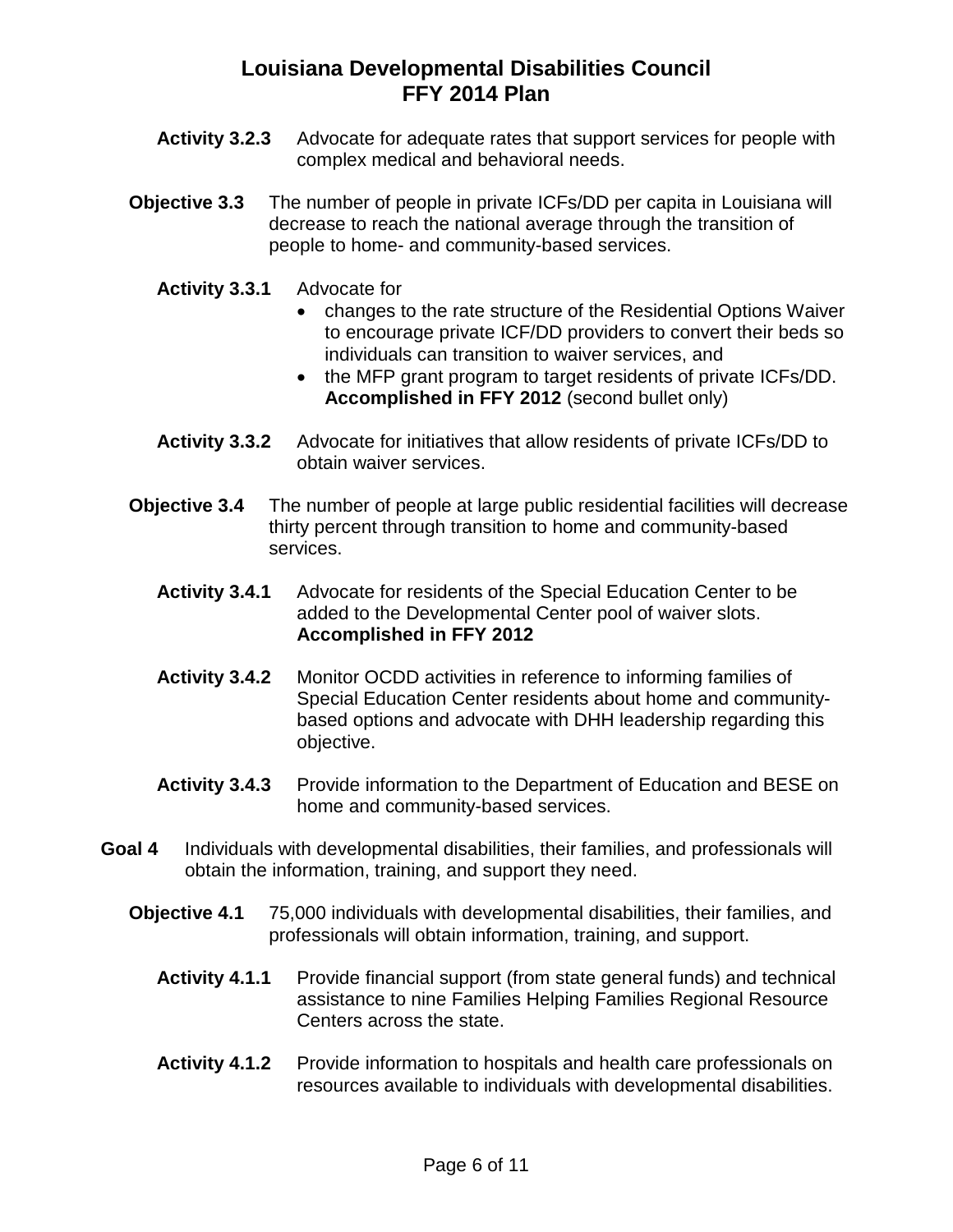- **Goal 5** The Community and Family Support System will continue to deliver flexible, individualized, and person-centered supports.
	- **Objective 5.1** 3,500 individuals with developmental disabilities will receive (Act 378 of 1989) state-funded supports.
		- **Activity 5.1.1** Oversee implementation of, and advocate for, the continuation of the Community and Family Support System Plan.

# **HEALTH**

- Policies and practices will result in improved health outcomes for Louisiana citizens with developmental disabilities.
	- **Objective 6.1** Access to quality health services for individuals with developmental disabilities will increase.
		- **Activity 6.1.1** Advocate for policies that ensure people with developmental disabilities have access to adequate health care services.
		- Activity 6.1.2 Provide support for the modification of a curriculum for Nurse Practitioner (NP) and Physician Assistant (PA) students, development of a curriculum for online Continuing Medical Education (CME) units for physicians, and the expansion of Operation House Call to Shreveport that provides an understanding of experiences of individuals with significant disabilities and their families. **Approximate Cost: \$ 91,100 for FFY 2014**
	- **Objective 6.2** Families will have access to information regarding Medicaid providers.
		- **Activity 6.2.1** Disseminate Medicaid's web-based listing of providers searchable by region through a variety of methods (i.e. Council's website and Facebook page, FHF, etc.). **Accomplished in FFY 2012**
	- **Objective 6.3** Individuals with developmental disabilities will have increased access to dental services.
		- **Activity 6.3.1** Advocate for the Louisiana Oral Health Coalition Plan to be amended to include increased access to dental services for people with developmental disabilities.

#### **EDUCATION**

**Goal 7** Changes in policies and practices will result in inclusive, evidence-based, and safe educational settings for students with developmental disabilities.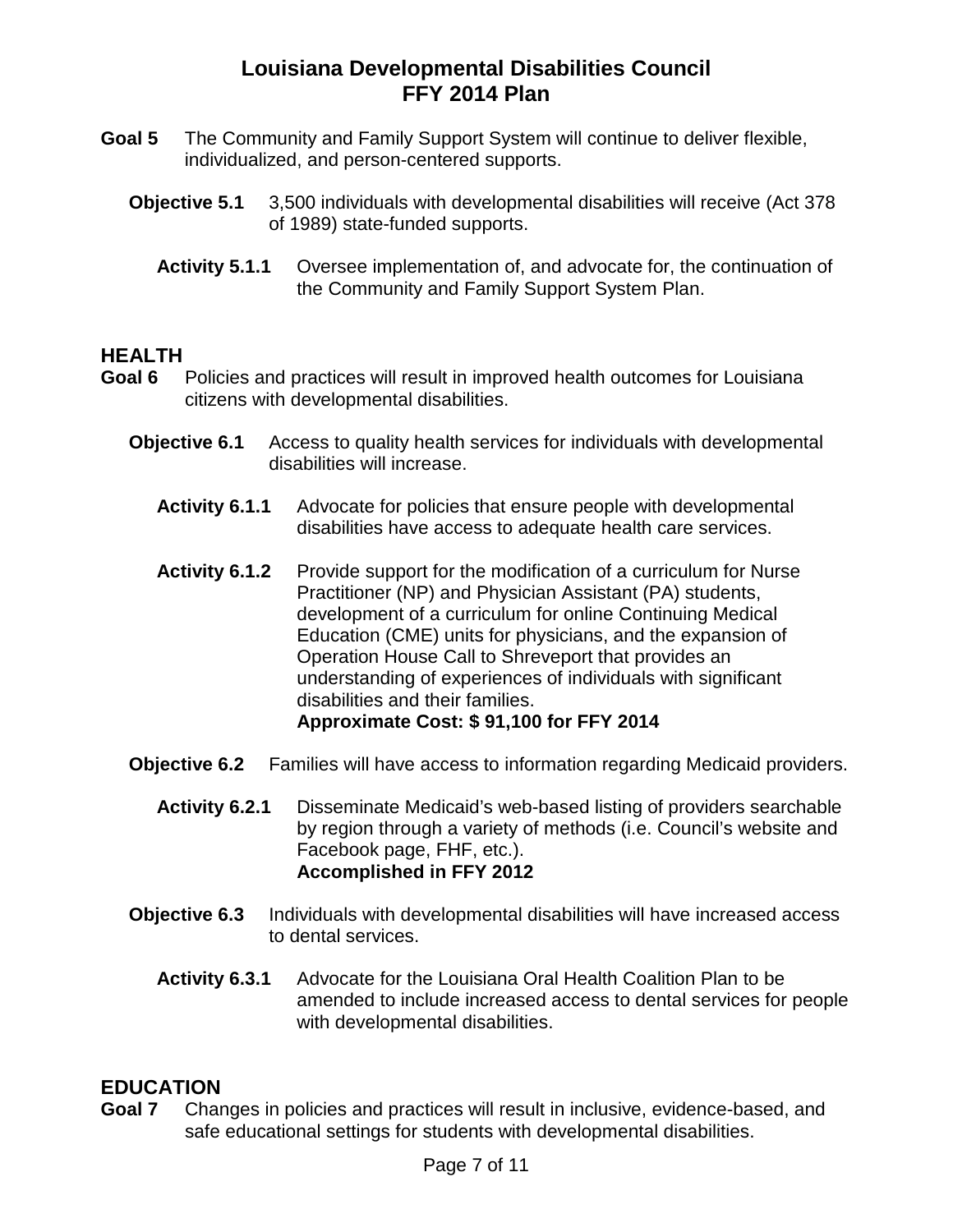- **Objective 7.1** 1,000 people will become active in systems advocacy for increased access to inclusive education opportunities among students with developmental disabilities in all publicly funded schools through the support of a statewide family-driven special education grassroots advocacy organization.
	- **Activity 7.1.1** Provide financial and other support to Louisiana Together Educating All Children (LaTEACH) for the promotion of appropriate, inclusive education for all students. **Approximate Cost: \$110,000 in FFY 2014**
	- **Activity 7.1.2** The Council will be represented on a variety of education policymaking/advisory bodies and support stakeholders who serve on boards.
- **Objective 7.2** Changes in policies and practices that result in students with developmental disabilities attaining competitive employment in integrated settings.
	- **Activity 7.2.1** Advocate with the LSU-HSC Human Development Center and other collaborators for the development and implementation of policies and practices (i.e., college and career pathways) that ensure students with developmental disabilities have access to and opportunities that prepare them for post-secondary education and/or competitive, integrated employment.
- **Objective 7.3** There will be an increase in the number of charter schools, early education programs, and other publically funded education facilities that approximate the percentage of students statewide served with developmental disabilities across all LEAs.
	- **Activity 7.3.1** Advocate for improved oversight and monitoring of admissions and service delivery to students with disabilities in Charter Schools, early education programs, and other publicly funded education facilities in collaboration with the Advocacy Center.
	- **Activity 7.3.2** Advocate for financial and accountability structures that support the inclusion of all students.
- **Objective 7.4** Students will be protected from discipline practices that cause harm and/or violate their rights.
	- **Activity 7.4.1** Monitor and advocate as necessary against the use of harmful practices (e.g., restraint and seclusion, corporal punishment, unnecessary use of law enforcement, etc.) and alternative positive evidence based options (e.g., positive behavior practices, etc.) and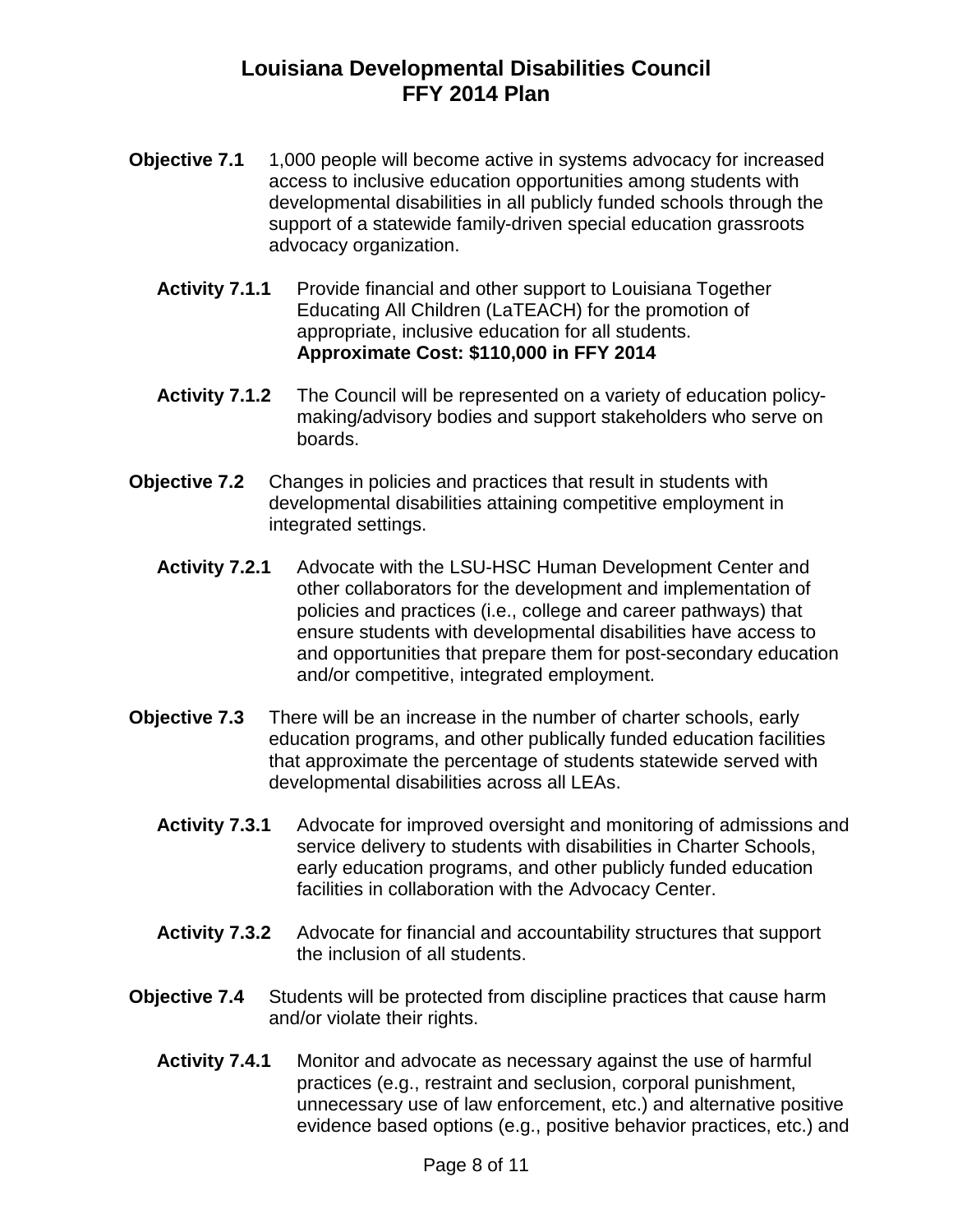advocate for policies and practices that promote the safe and effective practices in collaboration with the Advocacy Center.

- **Goal 8** Children participating in EarlySteps will demonstrate improved developmental outcomes through increased access to quality services.
- **Objective 8.1** EarlySteps will return to a transdisciplinary service delivery system.
	- **Activity 8.1.1** Advocate for an accountability structure that ensures
		- service delivery levels greater than 24 hours in a 6-month period have data-driven team justifications,
		- family participation in quarterly team meetings, and
		- outcomes in Individual Family Support Plans will be measureable.
	- **Activity 8.1.2** Provide funding for training/mentoring the Early Intervention Primary Service Provider Model. **Approximate Cost: \$35,000 in FFY 2014**

#### **EMPLOYMENT**

- **Goal 9** Changes in public policy and practice will result in an increase of 1,000 people with developmental disabilities in integrated individualized employment.
	- **Objective 9.1** Louisiana will develop and implement an Employment First plan.
		- **Activity 9.1.1** Advocate for
			- policies that incentivize services for individualized integrated, competitive employment and dis-incentivize segregated, sheltered day habilitation services,
			- sheltered workshops to transition people into individualized, competitive, paid employment and discontinue admissions into segregated day programs,
			- collaborative policy making and practices across state agencies that promote students being supported in and transitioning into competitive paid employment,
			- LRS and OCDD will collaborate to mandate that all supported employment vendors/providers complete a university-based 40 hour training,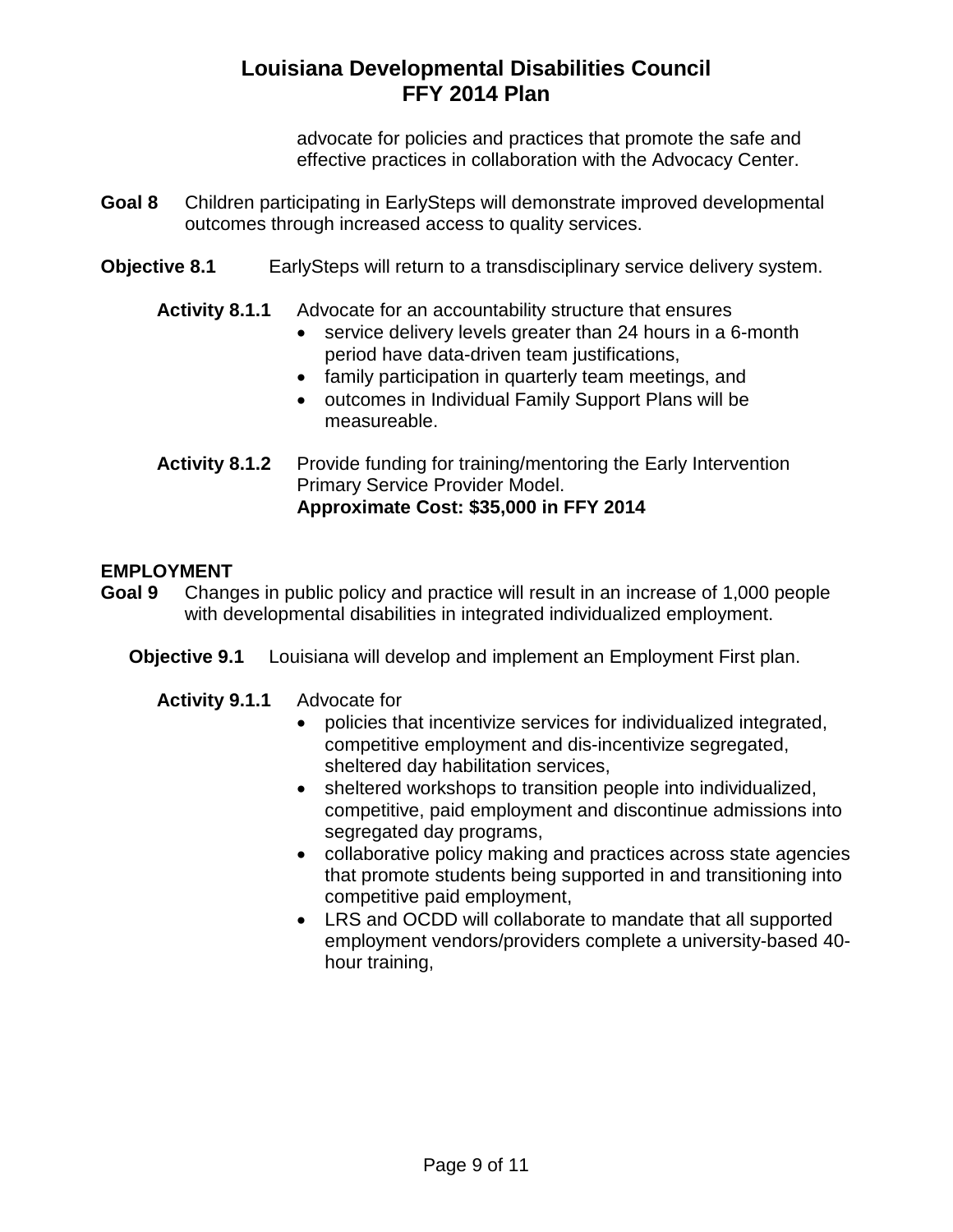- Support family members and other advocates to serve on the Louisiana work team in developing an Employment First agenda and implementation plan including participation in state level meetings.
- **Activity 9.1.2** Participate in the development and implementation (if awarded) of the Partnerships in Employment Systems Change grant with the LSU-HSC Human Development Center and other collaborators to enhance statewide collaborations that will facilitate the transition process from secondary and post-secondary school, or other prevocational training settings, to competitive employment in integrated settings. **Accomplished in FFY 2012**
- **Activity 9.1.3** Provide funding for provision of the LRS-required training in the 40 hour Supported Employment Core Curriculum and the development and provision of a competency-based mentoring program for Employment Support Professionals who have completed the required 40-hour training. **Approximate Cost: \$60,000 in FFY 2014**
- **Objective 9.2** The capacity of the employment provider system will improve through evidence-based practice in collaboration with the LSU-HSC Human Development Center.
	- **Activity 9.2.1** Provide financial support to the Human Development Center to disseminate a curriculum and provide training to agencies on recommended practices for supporting people with disabilities in employment **Accomplished in FFY 2012**
- **Objective 9.3** The Louisiana Vocational Rehabilitation (VR) program's federal draw down will increase.
	- **Activity 9.3.1** Advocate for Louisiana to draw down the entire VR grant award and serve individuals with the most severe disabilities.
- **Objective 9.4** Family members and others will be knowledgeable about options for integrated, competitive employment in collaboration with the Advocacy Center and the LSU-HSC Human Development Center.